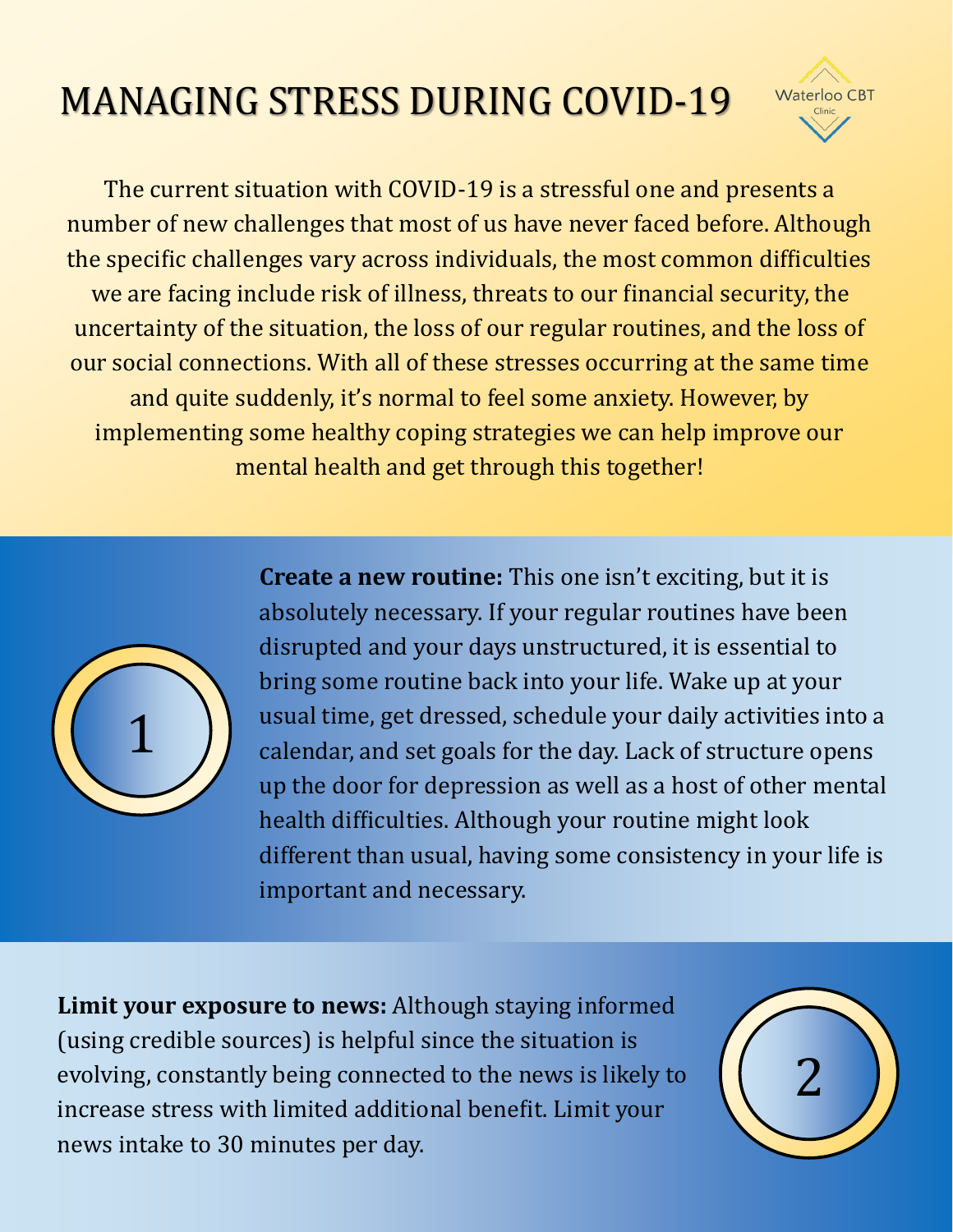

## **Distinguish between current and potential problems:**

With so many rapid changes, you are likely facing some daily problems that you need to figure out. Focus your attention on problem solving *current* problems (e.g., I need to keep my kids occupied while I work from home) and stay away from *potential* problems (e.g., what if I get sick and die). Current problems are things that are happening now while potential problems are 'what if's' that may never happen.

**Practice gratitude:** It's easy to get bogged down with the daily stresses and negativity of the situation, but research shows that noticing the things we are grateful for each day has positive impacts on our mood and mental health. Every day, write 1-3 things you are grateful for that day. You can do this in a gratitude journal, in a gratitude jar, use an app (we like *Gratitude*), or come up with your own system. Focusing on things you are grateful for will not only shift your perspective, but your list is also nice to come back to when you're having a bad day.





**Relax your body:** During times of stress, our bodies often carry a lot of tension, which in turn impacts our minds. Progressive Muscle Relaxation (PMR) is an exercise that is designed to relax our bodies. It is helpful as a stress management technique as well as to help you fall asleep. Anxiety Canada has a useful "How To" guide ([https://](https://www.anxietycanada.com/sites/default/files/MuscleRelaxation.pdf) [www.anxietycanada.com/sites/default/files/](https://www.anxietycanada.com/sites/default/files/MuscleRelaxation.pdf) [MuscleRelaxation.pdf](https://www.anxietycanada.com/sites/default/files/MuscleRelaxation.pdf) ) and you can also find a number of PMR videos online. Waterloo CBT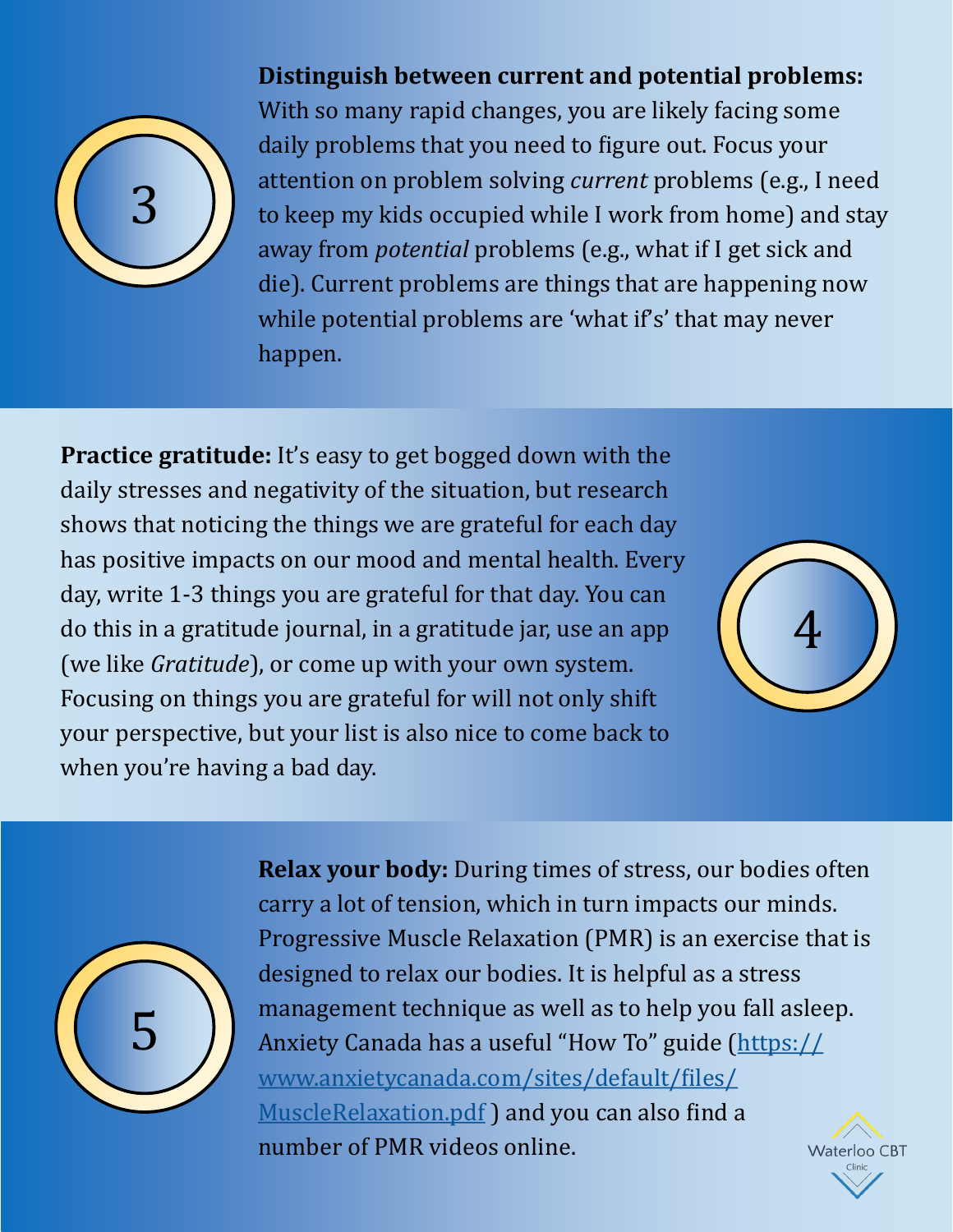**Stay physically active:** Our gyms are closed and our sports are cancelled, but that just means we need to get creative (e.g., go for a walk, watch an exercise video, run up and down the stairs, do jumping jacks on your balcony etc.). We all know that exercise is good for our physical health, but it also does wonders for our mental health. Regular exercise is effective at reducing symptoms of anxiety and depression, and can work as well as antidepressant medication! Set aside at least 30 minutes 3 times per week.



7

**Physically distance, but don't socially distance:** Although it's important to follow proper distancing guidelines, our social relationships are an important source of support and maintaining those connections is an important part of staying healthy. Set up phone or video chats, do joint activities at a distance (e.g., start a book club, play a trivia game, have a movie night, do a virtual paint nite with your friends etc.),

or spend quality time with the people in your home.

**Look for the opportunity:** Although it's easy to focus on the problems and the negative things happening, it can help to look for the opportunity in this situation. For example, do you have a chance to finally do something you usually don't have time for (clean out the basement, call your grandparents, train your dog, do a hobby etc.), spend quality time with family, help someone in need, or volunteer your time. Take this situation, with all it's difficulties, and find the silver lining!



**Waterloo CBT**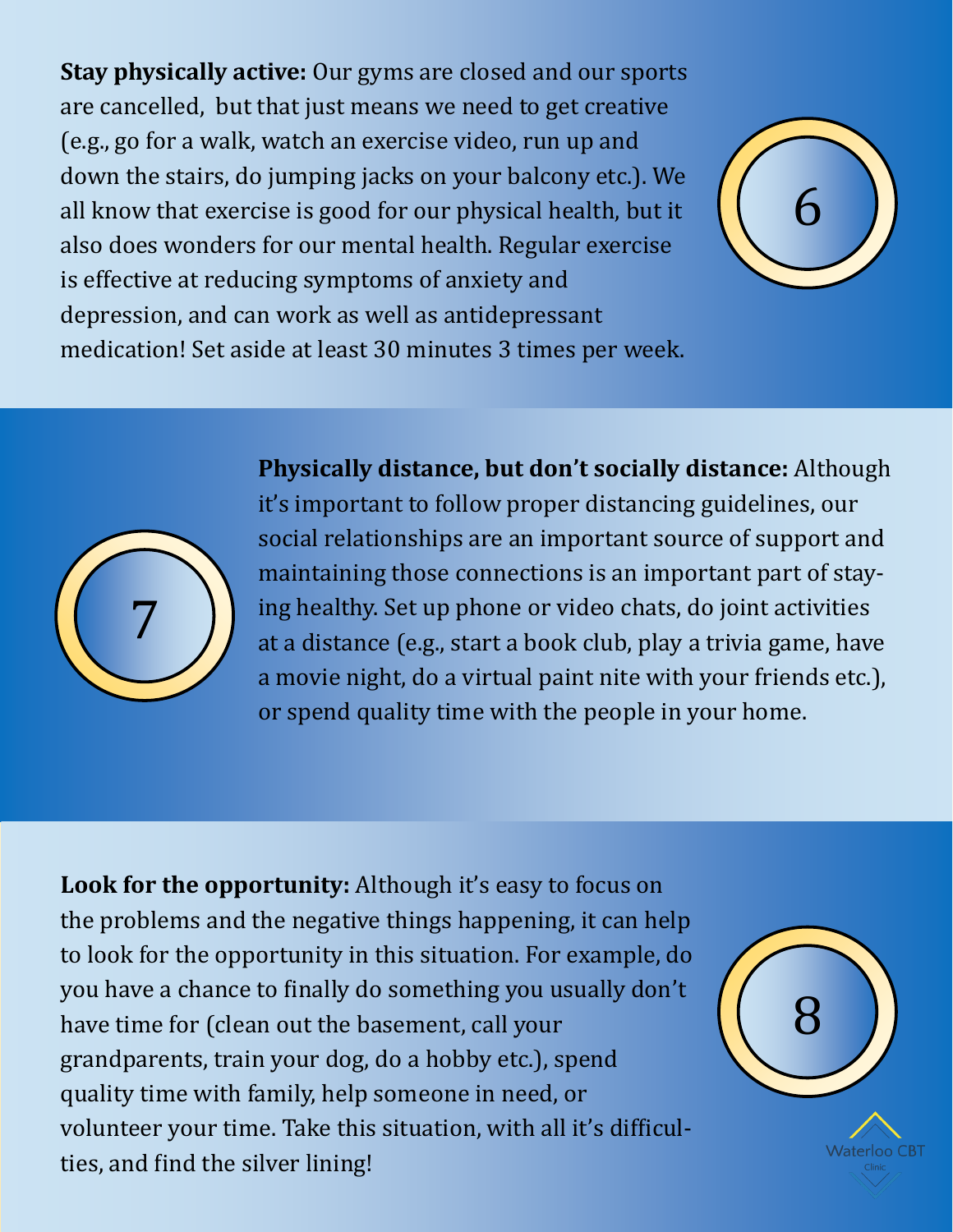

**Practice mindfulness:** Mindfulness is the *practice* of bringing attention and awareness to the current moment, *without judgement* (this is often the part that requires practice since we tend to be experts at judging our experiences). This is most often done through mindful meditation exercises. A good introduction to the idea of mindfulness is the book/app/podcast *10% Happier* by Dan Harris. The app Headspace has also created some meditation exercises called *Weathering the Storm* and has made them free to everyone.

**Pleasure & accomplishment:** In order to feel good, human beings need both pleasure and accomplishment activities built into their days, and COVID-19 is wreaking havoc on this balance. Pleasure activities are things that you do just for fun or because you enjoy them, while accomplishment activities provide a sense of achievement or mastery. We recommend scheduling a mix of both pleasure and accomplishment activities into every single day. It can help to make a list of both types of activities (like a menu), and then intentionally schedule a couple into each day.





**Help someone:** Research evidence shows that helping others has benefits for our own mental health and well being. Try to do something to help anther person. For example, do your partner's chores, offer to pick up groceries for an elderly neighbour, donate blood, clean up the garbage in your neighbourhood, or ask a loved one if there is anything you can do to help them out.

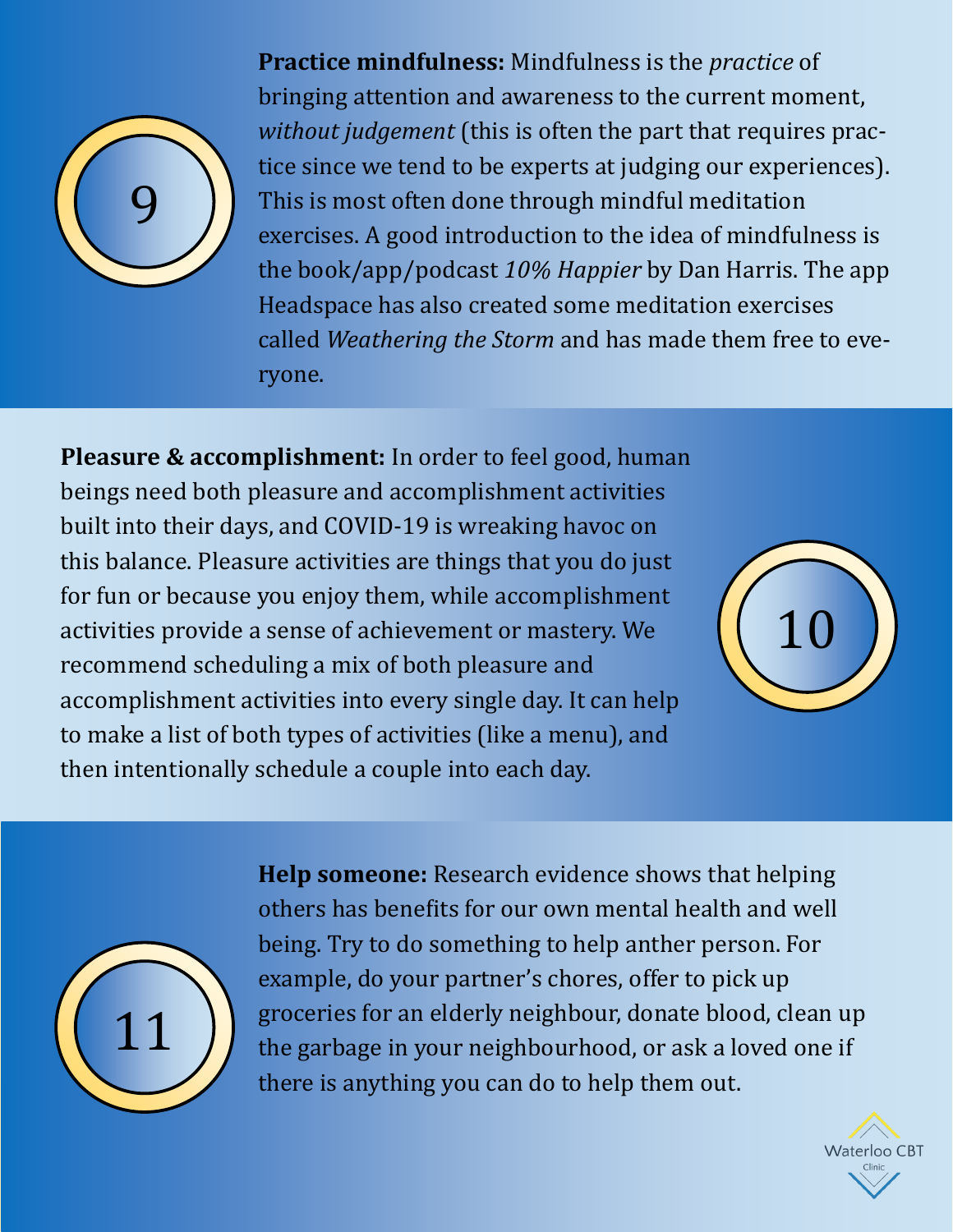**Get outside:** Although we are socially distancing, walks outside are still allowed (just maintain the recommended distance from people that you meet). Aim to get outside for at least 30 minutes every single day. If you are socially isolating or in quarantine and cannot leave your home, go on your balcony/back yard or open the windows to let in some fresh air.





**Plan what you will do when this passes:** Although this can feel all consuming, remind yourself that this is temporary and it will pass. Make a plan for what you will do when it does. Perhaps you want to throw a party, go on vacation, plan a shopping trip with your friends, or take your nephews to the park. Whatever it is, come up with something special to look forward to when this is behind us.

**Seek professional help:** If you're struggling to cope with the current situation or are looking for help with other mental health difficulties, consider seeking help from a therapist. Many psychology clinics have adopted virtual therapy options to help support our communities.

Additional resources for coping with COVID-19 as well as other mental health concerns can be found on our website: <http://waterloocbt.ca/resources/>